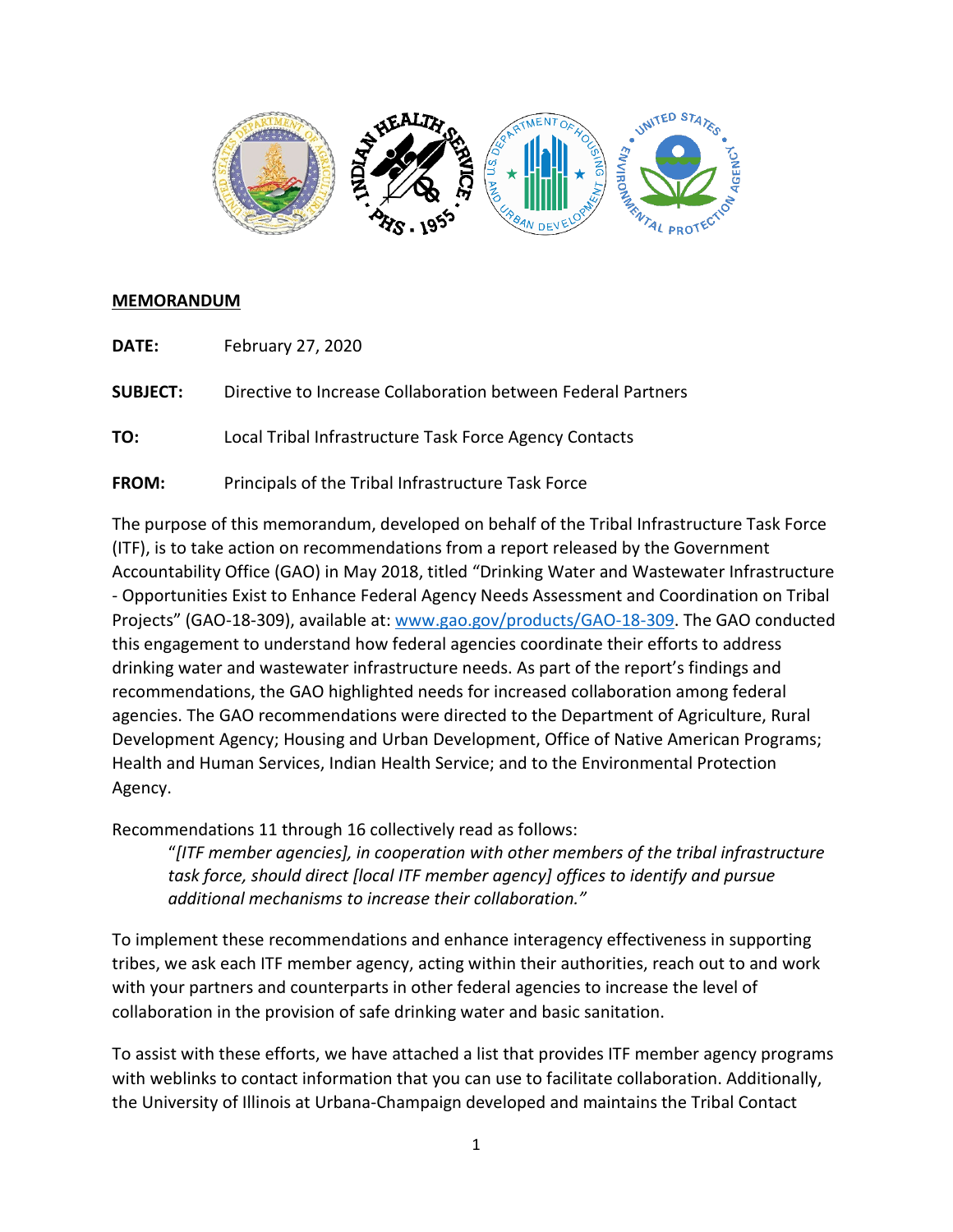Manager, an online tool with contact information from federal, state, and regional organizations that provide technical assistance and funding resources to support tribal water and wastewater systems and operators. This site provides a helpful resource to facilitate collaborative actions and can be accessed here: http://wateroperator.org/tribal-contactmanager.

The ITF formed over a decade ago with the shared goal of assisting tribes in improving quality of life by providing infrastructure and promoting sustainable practices to support the provision of safe drinking water and basic sanitation for tribal communities. By working together to more fully align and coordinate federal activities and to communicate with tribal representatives we can more readily achieve thisshared goal. We thank you in advance for your continued commitment and enhanced efforts.

Should you have any questions, please email Sam Russell at Russell.Sam@epa.gov or Matthew Richardson at Richardson.Matthew@epa.gov.

Jennifer L. Mclain, Director Office of Ground Water and Drinking Water United States Environmental Protection Agency

Edna Primrose, Assistant Administrator Water and Environmental Program United States Department of Agriculture

 $\frac{1}{\sqrt{2\pi}}$   $\frac{1}{\sqrt{2\pi}}$   $\frac{1}{\sqrt{2\pi}}$ 

Sanitation Facilities Construction Program Indian Health Service United States Department of Department of Health and Human Services

Gary Nemec, Director Office of Grants Evaluation Office of Native American Program United States Department of Housing and Urban Development

 $12020$ 

Date

Date

Date

2020